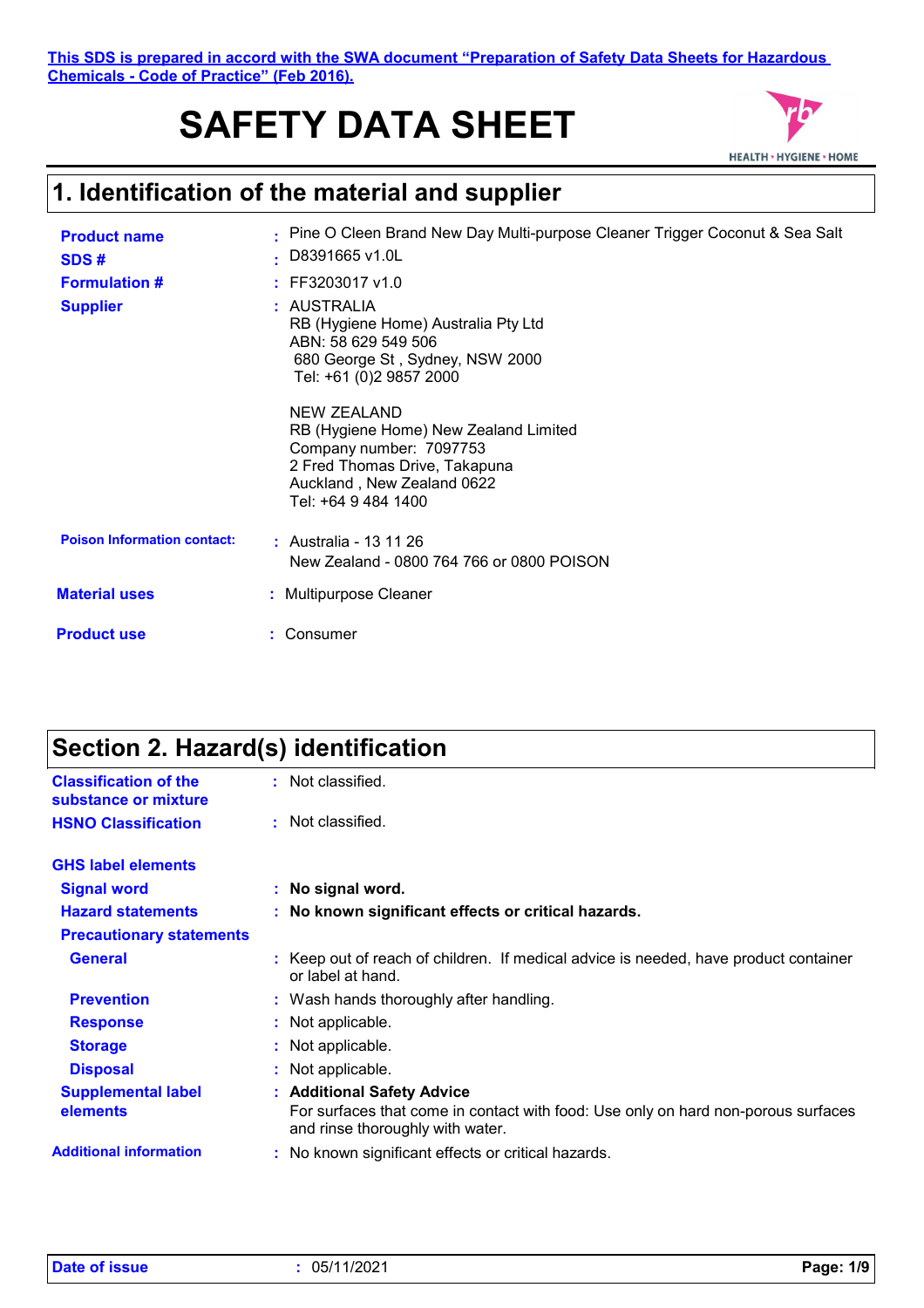### **Section 2. Hazard(s) identification**

**Recommendations :** No known significant effects or critical hazards.

**Other hazards which do not :** None known. **result in classification**

### **Section 3. Composition and ingredient information**

| <b>Substance/mixture</b> | : Mixture |
|--------------------------|-----------|
|                          |           |

| <b>Ingredient name</b> | $%$ (w/w) | <b>CAS number</b> |
|------------------------|-----------|-------------------|
| Benzalkonium chloride  | .≤'       | 68424-85-1        |

#### **Other Non-hazardous ingredients to 100%**

**Occupational exposure limits, if available, are listed in Section 8.**

### **Section 4. First aid measures**

#### **Description of necessary first aid measures**

| Eye contact         | : Immediately flush eyes with plenty of water, occasionally lifting the upper and lower<br>eyelids. Check for and remove any contact lenses. Get medical attention if irritation<br>occurs.                                                                                                                                                               |
|---------------------|-----------------------------------------------------------------------------------------------------------------------------------------------------------------------------------------------------------------------------------------------------------------------------------------------------------------------------------------------------------|
| <b>Inhalation</b>   | : Remove victim to fresh air and keep at rest in a position comfortable for breathing.<br>Get medical attention if symptoms occur.                                                                                                                                                                                                                        |
| <b>Skin contact</b> | : Flush contaminated skin with plenty of water. Remove contaminated clothing and<br>shoes. Get medical attention if symptoms occur.                                                                                                                                                                                                                       |
| <b>Ingestion</b>    | : Wash out mouth with water. Remove victim to fresh air and keep at rest in a<br>position comfortable for breathing. If material has been swallowed and the exposed<br>person is conscious, give small quantities of water to drink. Do not induce vomiting<br>unless directed to do so by medical personnel. Get medical attention if symptoms<br>OCCUL. |

#### **Most important symptoms/effects, acute and delayed**

#### **Potential acute health effects**

| Eye contact                  | : No known significant effects or critical hazards. |
|------------------------------|-----------------------------------------------------|
| <b>Inhalation</b>            | : No known significant effects or critical hazards. |
| <b>Skin contact</b>          | : No known significant effects or critical hazards. |
| <b>Ingestion</b>             | : No known significant effects or critical hazards. |
| Over-exposure signs/symptoms |                                                     |
| Eye contact                  | : No specific data.                                 |
| <b>Inhalation</b>            | : No specific data.                                 |
| <b>Skin contact</b>          | : No specific data.                                 |
| <b>Ingestion</b>             | $:$ No specific data.                               |

#### **Indication of immediate medical attention and special treatment needed, if necessary**

| <b>Notes to physician</b>         | : Treat symptomatically. Contact poison treatment specialist immediately if large<br>quantities have been ingested or inhaled. |
|-----------------------------------|--------------------------------------------------------------------------------------------------------------------------------|
| <b>Specific treatments</b>        | : No specific treatment.                                                                                                       |
| <b>Protection of first-aiders</b> | : No action shall be taken involving any personal risk or without suitable training.                                           |

#### **See toxicological information (Section 11)**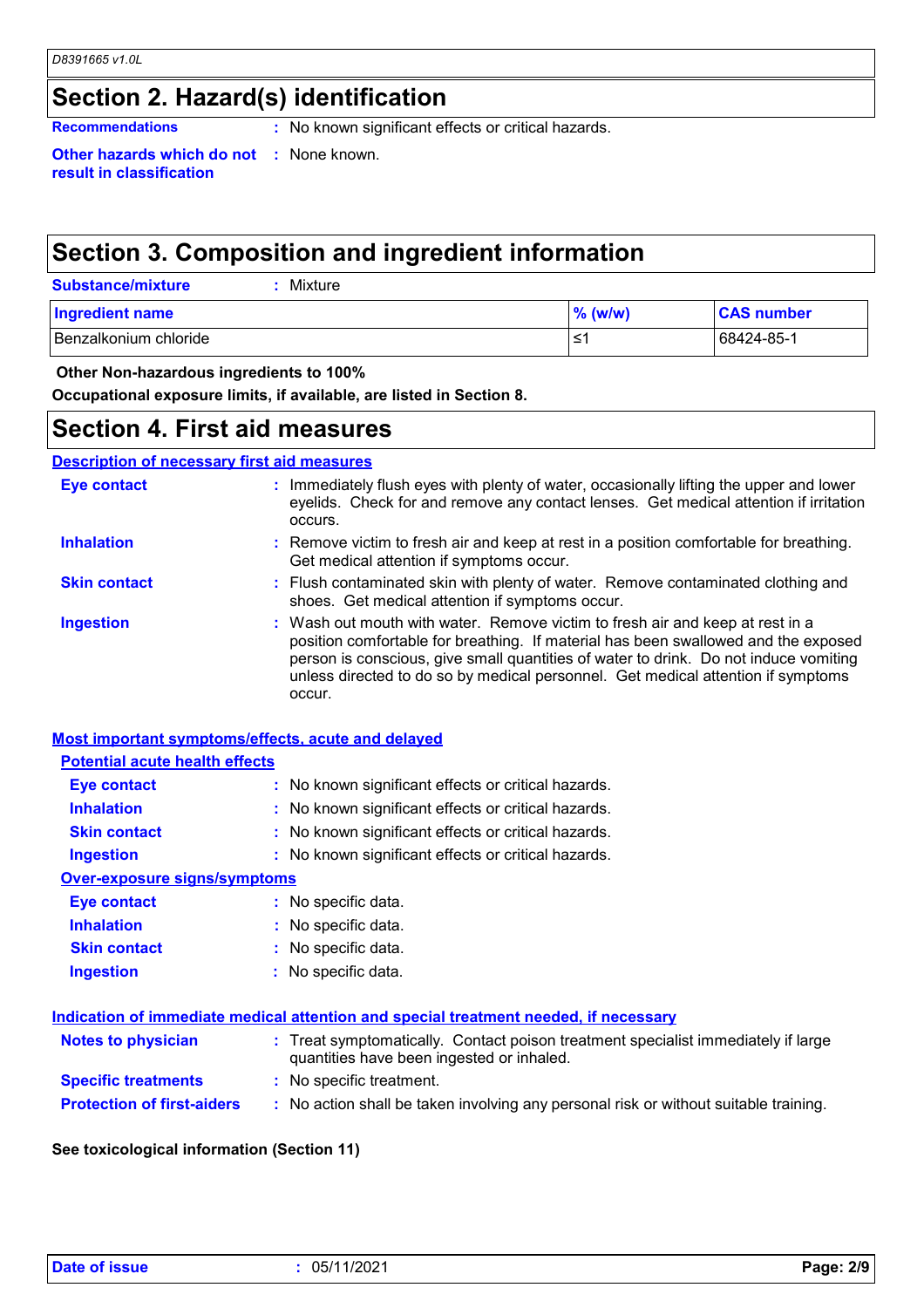## **Section 5. Fire-fighting measures**

| <b>Extinguishing media</b>                                   |                                                                                                                                                                                                     |
|--------------------------------------------------------------|-----------------------------------------------------------------------------------------------------------------------------------------------------------------------------------------------------|
| <b>Suitable extinguishing</b><br>media                       | : Use an extinguishing agent suitable for the surrounding fire.                                                                                                                                     |
| <b>Unsuitable extinguishing</b><br>media                     | : None known.                                                                                                                                                                                       |
| <b>Specific hazards arising</b><br>from the chemical         | : No specific fire or explosion hazard.                                                                                                                                                             |
| <b>Hazardous thermal</b><br>decomposition products           | : No specific data.                                                                                                                                                                                 |
| <b>Special protective actions</b><br>for fire-fighters       | : Promptly isolate the scene by removing all persons from the vicinity of the incident if<br>there is a fire. No action shall be taken involving any personal risk or without<br>suitable training. |
| <b>Special protective</b><br>equipment for fire-<br>fighters | : Fire-fighters should wear appropriate protective equipment and self-contained<br>breathing apparatus (SCBA) with a full face-piece operated in positive pressure<br>mode.                         |

### **Section 6. Accidental release measures**

|                                                              | Personal precautions, protective equipment and emergency procedures                                                                                                                                                                                                                                                                                                                                                                                                                                                                                                                         |
|--------------------------------------------------------------|---------------------------------------------------------------------------------------------------------------------------------------------------------------------------------------------------------------------------------------------------------------------------------------------------------------------------------------------------------------------------------------------------------------------------------------------------------------------------------------------------------------------------------------------------------------------------------------------|
| For non-emergency<br>personnel                               | : No action shall be taken involving any personal risk or without suitable training.<br>Evacuate surrounding areas. Keep unnecessary and unprotected personnel from<br>entering. Do not touch or walk through spilled material. Put on appropriate<br>personal protective equipment.                                                                                                                                                                                                                                                                                                        |
|                                                              | For emergency responders : If specialized clothing is required to deal with the spillage, take note of any<br>information in Section 8 on suitable and unsuitable materials. See also the<br>information in "For non-emergency personnel".                                                                                                                                                                                                                                                                                                                                                  |
| <b>Environmental precautions</b>                             | : Avoid dispersal of spilled material and runoff and contact with soil, waterways,<br>drains and sewers. Inform the relevant authorities if the product has caused<br>environmental pollution (sewers, waterways, soil or air).                                                                                                                                                                                                                                                                                                                                                             |
| <b>Methods and materials for containment and cleaning up</b> |                                                                                                                                                                                                                                                                                                                                                                                                                                                                                                                                                                                             |
| <b>Small spill</b>                                           | : Stop leak if without risk. Move containers from spill area. Dilute with water and mop<br>up if water-soluble. Alternatively, or if water-insoluble, absorb with an inert dry<br>material and place in an appropriate waste disposal container. Dispose of via a<br>licensed waste disposal contractor.                                                                                                                                                                                                                                                                                    |
| <b>Large spill</b>                                           | : Stop leak if without risk. Move containers from spill area. Prevent entry into sewers,<br>water courses, basements or confined areas. Wash spillages into an effluent<br>treatment plant or proceed as follows. Contain and collect spillage with non-<br>combustible, absorbent material e.g. sand, earth, vermiculite or diatomaceous earth<br>and place in container for disposal according to local regulations (see Section 13).<br>Dispose of via a licensed waste disposal contractor. Note: see Section 1 for<br>emergency contact information and Section 13 for waste disposal. |

**See Section 1 for emergency contact information.**

**See Section 8 for information on appropriate personal protective equipment.**

**See Section 13 for additional waste treatment information.**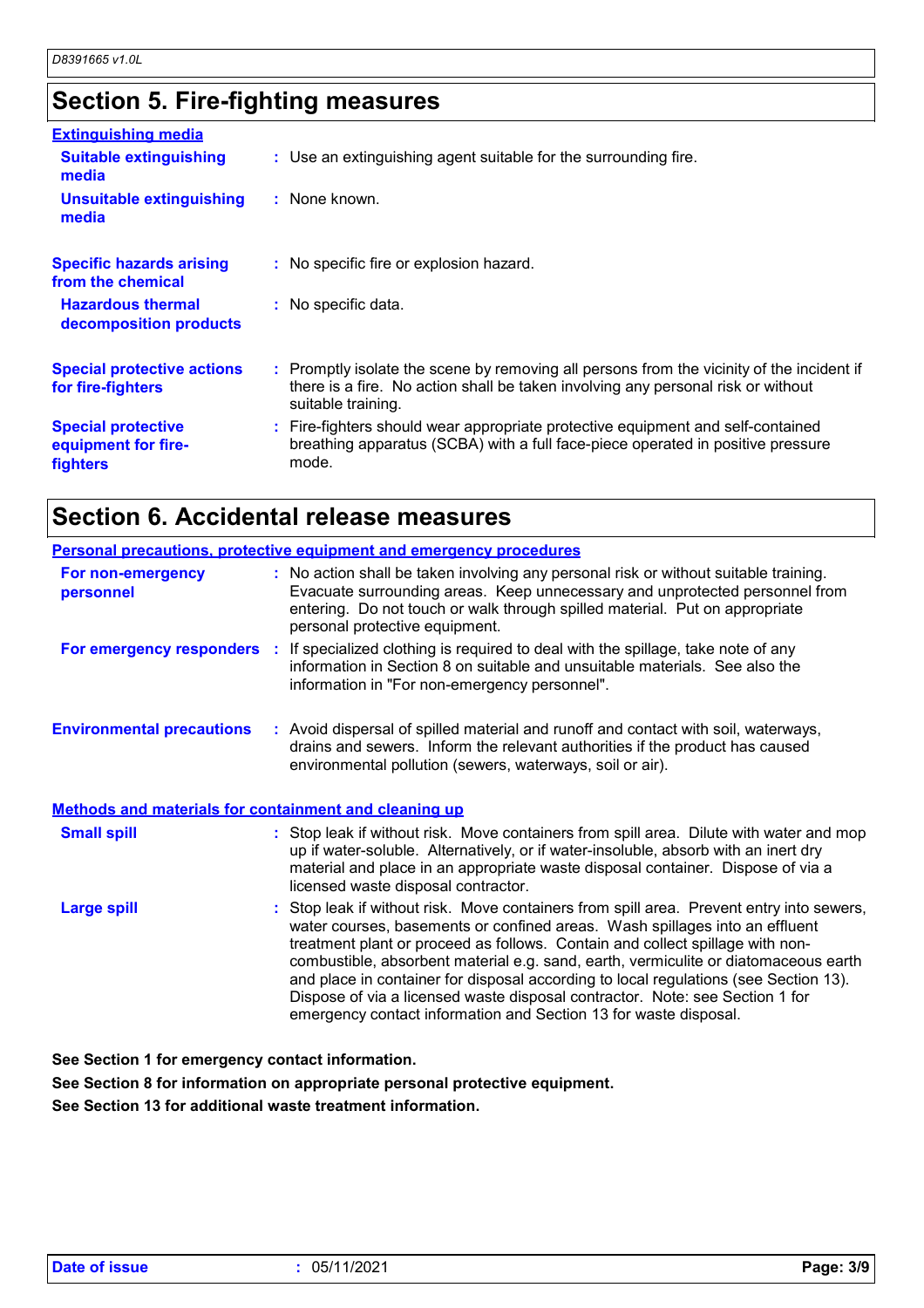## **Section 7. Handling and storage**

| <b>Precautions for safe handling</b>                                             |                                                                                                                                                                                                                                                                                                                                                                                                                                                                                                                                                                                    |
|----------------------------------------------------------------------------------|------------------------------------------------------------------------------------------------------------------------------------------------------------------------------------------------------------------------------------------------------------------------------------------------------------------------------------------------------------------------------------------------------------------------------------------------------------------------------------------------------------------------------------------------------------------------------------|
| <b>Protective measures</b>                                                       | : Put on appropriate personal protective equipment (see Section 8).                                                                                                                                                                                                                                                                                                                                                                                                                                                                                                                |
| <b>Advice on general</b><br>occupational hygiene                                 | : Eating, drinking and smoking should be prohibited in areas where this material is<br>handled, stored and processed. Workers should wash hands and face before<br>eating, drinking and smoking. Remove contaminated clothing and protective<br>equipment before entering eating areas. See also Section 8 for additional<br>information on hygiene measures.                                                                                                                                                                                                                      |
| <b>Conditions for safe storage,</b><br>including any<br><b>incompatibilities</b> | : Store in accordance with local regulations. Store in original container protected<br>from direct sunlight in a dry, cool and well-ventilated area, away from incompatible<br>materials (see Section 10) and food and drink. Keep container tightly closed and<br>sealed until ready for use. Containers that have been opened must be carefully<br>resealed and kept upright to prevent leakage. Do not store in unlabeled containers.<br>Use appropriate containment to avoid environmental contamination. See Section 10<br>for incompatible materials before handling or use. |

### **Section 8. Exposure controls and personal protection**

| <b>Control parameters</b>                         |                                                                                                                                                                                                                                                                                                                                 |
|---------------------------------------------------|---------------------------------------------------------------------------------------------------------------------------------------------------------------------------------------------------------------------------------------------------------------------------------------------------------------------------------|
| <b>Australia</b>                                  |                                                                                                                                                                                                                                                                                                                                 |
| <b>Occupational exposure limits</b>               | : No exposure standard allocated.                                                                                                                                                                                                                                                                                               |
| <b>New Zealand</b>                                |                                                                                                                                                                                                                                                                                                                                 |
| <b>Occupational exposure limits</b>               | : No exposure standard allocated.                                                                                                                                                                                                                                                                                               |
| <b>Appropriate engineering</b><br><b>controls</b> | : Good general ventilation should be sufficient to control worker exposure to airborne<br>contaminants.                                                                                                                                                                                                                         |
| <b>Environmental exposure</b><br><b>controls</b>  | : Emissions from ventilation or work process equipment should be checked to ensure<br>they comply with the requirements of environmental protection legislation. In some<br>cases, fume scrubbers, filters or engineering modifications to the process<br>equipment will be necessary to reduce emissions to acceptable levels. |
| <b>Individual protection measures</b>             |                                                                                                                                                                                                                                                                                                                                 |
| <b>Hygiene measures</b>                           | : Wash hands, forearms and face thoroughly after handling chemical products, before                                                                                                                                                                                                                                             |

| <b>Date of issue</b>                             | : 05/11/2021<br>Page: 4/9                                                                                                                                                                                                                                                                                                                                                                       |
|--------------------------------------------------|-------------------------------------------------------------------------------------------------------------------------------------------------------------------------------------------------------------------------------------------------------------------------------------------------------------------------------------------------------------------------------------------------|
| <b>Respiratory protection</b>                    | : Based on the hazard and potential for exposure, select a respirator that meets the<br>appropriate standard or certification. Respirators must be used according to a<br>respiratory protection program to ensure proper fitting, training, and other important<br>aspects of use.                                                                                                             |
| <b>Other skin protection</b>                     | : Appropriate footwear and any additional skin protection measures should be<br>selected based on the task being performed and the risks involved and should be<br>approved by a specialist before handling this product.                                                                                                                                                                       |
| <b>Body protection</b>                           | : Personal protective equipment for the body should be selected based on the task<br>being performed and the risks involved and should be approved by a specialist<br>before handling this product.                                                                                                                                                                                             |
| <b>Skin protection</b><br><b>Hand protection</b> | : Chemical-resistant, impervious gloves complying with an approved standard should<br>be worn at all times when handling chemical products if a risk assessment indicates<br>this is necessary.                                                                                                                                                                                                 |
|                                                  | side-shields.                                                                                                                                                                                                                                                                                                                                                                                   |
| <b>Eye/face protection</b>                       | : Safety eyewear complying with an approved standard should be used when a risk<br>assessment indicates this is necessary to avoid exposure to liquid splashes, mists,<br>gases or dusts. If contact is possible, the following protection should be worn,<br>unless the assessment indicates a higher degree of protection: safety glasses with                                                |
|                                                  | 2011 Hando, Toroanno and 1800 thoroaghly altor handling onomical producto, boloro<br>eating, smoking and using the lavatory and at the end of the working period.<br>Appropriate techniques should be used to remove potentially contaminated clothing.<br>Wash contaminated clothing before reusing. Ensure that eyewash stations and<br>safety showers are close to the workstation location. |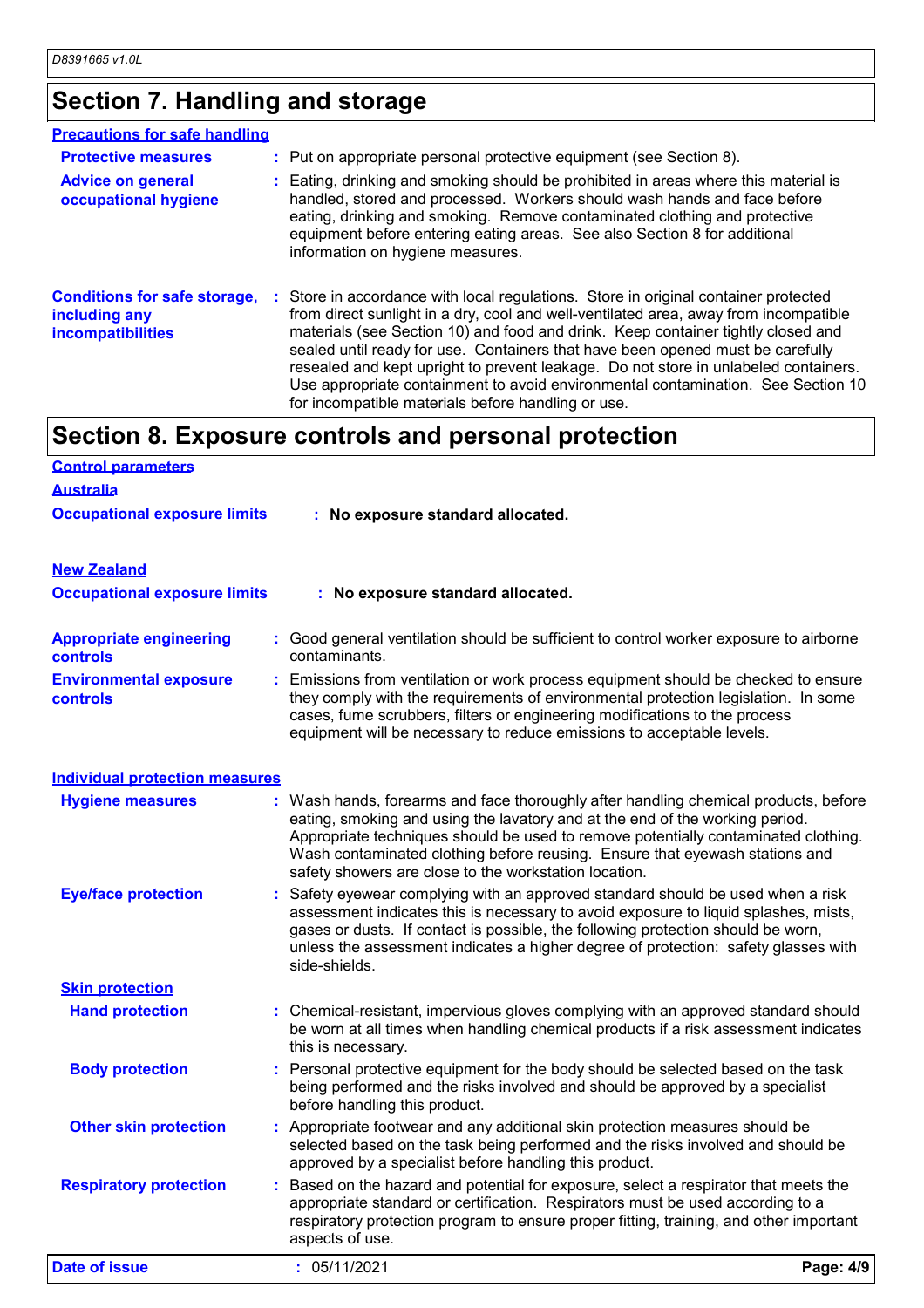### **Section 9. Physical and chemical properties**

| <b>Appearance</b>                                 |    |                                                                      |
|---------------------------------------------------|----|----------------------------------------------------------------------|
| <b>Physical state</b>                             |    | : Liquid. [Clear.]                                                   |
| <b>Color</b>                                      |    | Colorless.                                                           |
| Odor                                              |    | Fragrant.                                                            |
| <b>Odor threshold</b>                             |    | Not determined                                                       |
| pH                                                |    | 10.4 to 11.4 [Conc. (% w/w): 100%]                                   |
| <b>Melting point</b>                              |    | : Not available.                                                     |
| <b>Boiling point</b>                              |    | Not available.                                                       |
| <b>Flash point</b>                                |    | Closed cup: >93.3°C (>199.9°F)                                       |
| <b>Evaporation rate</b>                           |    | Not determined                                                       |
| <b>Flammability (solid, gas)</b>                  |    | Not determined                                                       |
| Lower and upper explosive<br>(flammable) limits   |    | : Not determined                                                     |
| <b>Vapor pressure</b>                             |    | : Not available.                                                     |
| <b>Vapor density</b>                              |    | Not determined                                                       |
| <b>Relative density</b>                           |    | Not determined                                                       |
| <b>Solubility</b>                                 |    | Easily soluble in the following materials: cold water and hot water. |
| <b>Solubility in water</b>                        |    | Not available.                                                       |
| <b>Partition coefficient: n-</b><br>octanol/water |    | : Not determined                                                     |
| <b>Auto-ignition temperature</b>                  |    | : Not available.                                                     |
| <b>Decomposition temperature</b>                  | ÷. | Not available.                                                       |
| <b>Viscosity</b>                                  |    | Dynamic (room temperature): $\leq$ 10 mPa·s ( $\leq$ 10 cP)          |
| Flow time (ISO 2431)                              |    | Not available.                                                       |

### **Section 10. Stability and reactivity**

| : No specific test data related to reactivity available for this product or its ingredients.              |
|-----------------------------------------------------------------------------------------------------------|
| : The product is stable.                                                                                  |
| : Under normal conditions of storage and use, hazardous reactions will not occur.                         |
| : No specific data.                                                                                       |
| : No specific data.                                                                                       |
| : Under normal conditions of storage and use, hazardous decomposition products<br>should not be produced. |
| <b>Hazardous decomposition</b>                                                                            |

### **Information on toxicological effects**

| Information on toxicological effects                     |                                                                     |                |                      |              |             |                                      |                          |
|----------------------------------------------------------|---------------------------------------------------------------------|----------------|----------------------|--------------|-------------|--------------------------------------|--------------------------|
| <b>Acute toxicity</b>                                    |                                                                     |                |                      |              |             |                                      |                          |
| <b>Product/ingredient name</b>                           | <b>Result</b>                                                       |                | <b>Species</b>       |              | <b>Dose</b> |                                      | <b>Exposure</b>          |
| Benzalkonium chloride                                    | LD50 Dermal                                                         |                | Rabbit               |              |             | 2848 mg/kg                           |                          |
|                                                          | LD50 Dermal<br>LD50 Oral<br>LD50 Oral                               |                | Rabbit<br>Rat<br>Rat |              |             | 3413 mg/kg<br>344 mg/kg<br>398 mg/kg | $\overline{\phantom{a}}$ |
| <b>Conclusion/Summary</b><br><b>Irritation/Corrosion</b> | : Based on available data, the classification criteria are not met. |                |                      |              |             |                                      |                          |
| <b>Product/ingredient name</b>                           | <b>Result</b>                                                       | <b>Species</b> |                      | <b>Score</b> |             | <b>Exposure</b>                      | <b>Observation</b>       |
| Benzalkonium chloride                                    | Skin - Severe irritant                                              | Rabbit         |                      |              |             | $25 \,\mathrm{mg}$                   | $\blacksquare$           |
| <b>Conclusion/Summary</b><br><b>Skin</b>                 | : Based on available data, the classification criteria are not met. |                |                      |              |             |                                      |                          |
| Date of issue                                            | 05/11/2021                                                          |                |                      |              |             |                                      | Page: 5/9                |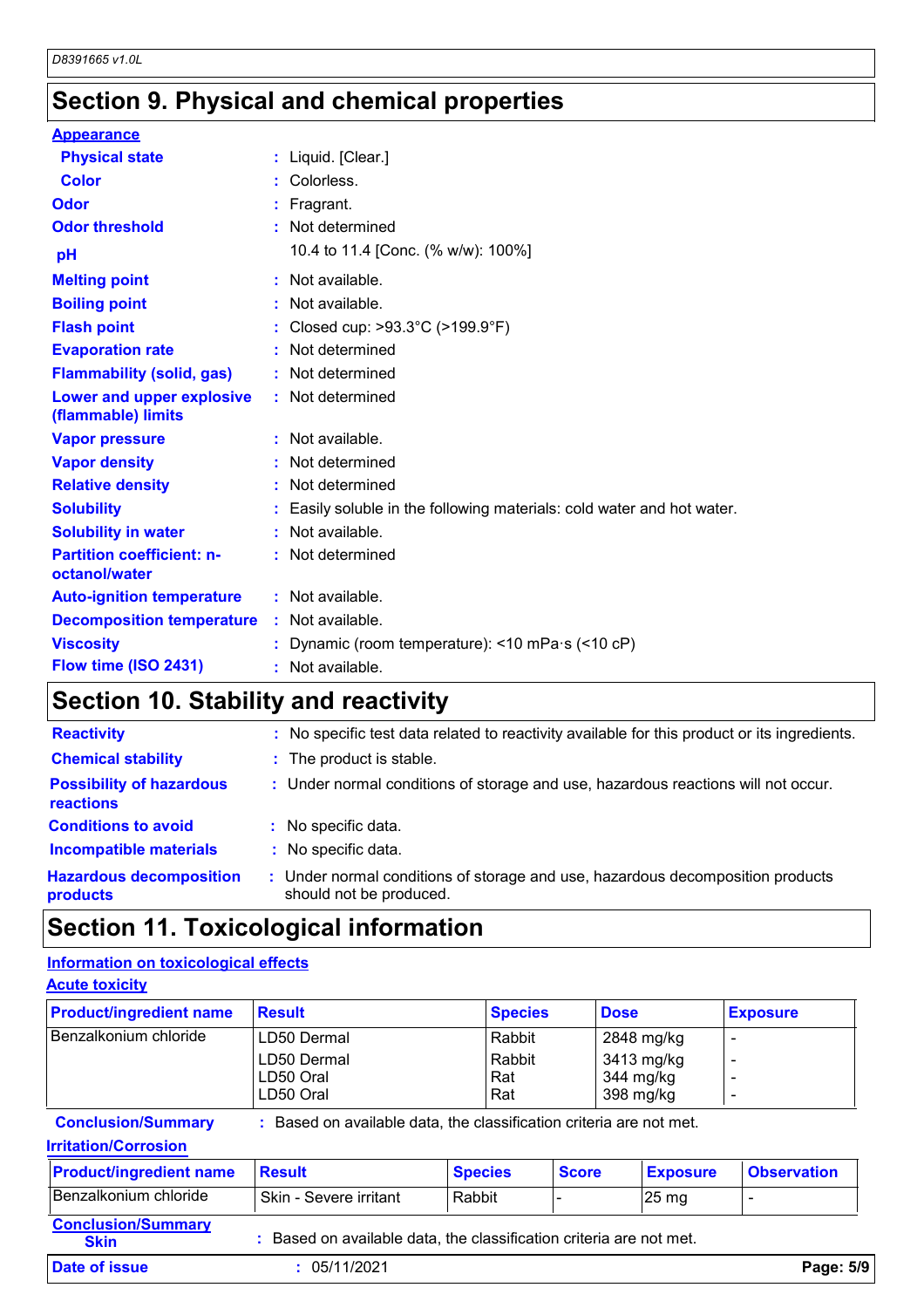### **Section 11. Toxicological information**

#### **Eyes**

#### **Sensitization**

| <b>Eyes</b><br><b>Respiratory</b> |                             | Based on available data, the classification criteria are not met.<br>: Based on available data, the classification criteria are not met.   |                 |  |  |  |
|-----------------------------------|-----------------------------|--------------------------------------------------------------------------------------------------------------------------------------------|-----------------|--|--|--|
| <u>Sensitization</u>              |                             |                                                                                                                                            |                 |  |  |  |
| <b>Product/ingredient name</b>    | <b>Route of</b><br>exposure | <b>Species</b>                                                                                                                             | <b>Result</b>   |  |  |  |
| Benzalkonium chloride             | skin                        | Guinea pig                                                                                                                                 | Not sensitizing |  |  |  |
| <b>Conclusion/Summary</b>         |                             |                                                                                                                                            |                 |  |  |  |
| <b>Skin</b><br><b>Respiratory</b> |                             | : Based on available data, the classification criteria are not met.<br>: Based on available data, the classification criteria are not met. |                 |  |  |  |

#### **Mutagenicity**

| <b>Respiratory</b>                                                               |                                                                                     | : Based on available data, the classification criteria are not met.                                                                        |               |
|----------------------------------------------------------------------------------|-------------------------------------------------------------------------------------|--------------------------------------------------------------------------------------------------------------------------------------------|---------------|
| <b>Mutagenicity</b>                                                              |                                                                                     |                                                                                                                                            |               |
| <b>Product/ingredient name</b>                                                   | <b>Test</b>                                                                         | <b>Experiment</b>                                                                                                                          | <b>Result</b> |
| Benzalkonium chloride                                                            | OECD 471 - Bacterial<br><b>Reverse Mutation Test</b>                                | Experiment: In vitro<br>Subject: Bacteria                                                                                                  | Negative      |
|                                                                                  | OECD 473 -<br>Mammalian<br>Chromosamal                                              | Experiment: In vitro<br>Subject: Mammalian-Animal                                                                                          | Negative      |
|                                                                                  | <b>Aberration Test</b><br>OECD 476 -<br>Mammalian Cell Gene<br><b>Mutation Test</b> | Experiment: In vitro<br>Subject: Mammalian-Animal                                                                                          | Negative      |
| <b>Conclusion/Summary</b><br><b>Carcinogenicity</b><br><b>Conclusion/Summary</b> | Not available.                                                                      | : Based on available data, the classification criteria are not met.<br>: Based on available data, the classification criteria are not met. |               |
| <b>Reproductive toxicity</b>                                                     | Not available.                                                                      |                                                                                                                                            |               |

**Conclusion/Summary Teratogenicity** Not available. **:** Based on available data, the classification criteria are not met.

**Conclusion/Summary** : Based on available data, the classification criteria are not met.

#### **Specific target organ toxicity (single exposure)**

Not available.

#### **Specific target organ toxicity (repeated exposure)** Not available.

**Aspiration hazard**

Not available.

#### **Information on the likely :** Not available.

**routes of exposure**

#### **Potential acute health effects**

| <b>Eye contact</b>  | : No known significant effects or critical hazards. |
|---------------------|-----------------------------------------------------|
| <b>Inhalation</b>   | : No known significant effects or critical hazards. |
| <b>Skin contact</b> | : No known significant effects or critical hazards. |
| <b>Ingestion</b>    | : No known significant effects or critical hazards. |

|                     | Symptoms related to the physical, chemical and toxicological characteristics |           |
|---------------------|------------------------------------------------------------------------------|-----------|
| <b>Eye contact</b>  | : No specific data.                                                          |           |
| <b>Inhalation</b>   | : No specific data.                                                          |           |
| <b>Skin contact</b> | : No specific data.                                                          |           |
| <b>Ingestion</b>    | : No specific data.                                                          |           |
| Date of issue       | : 05/11/2021                                                                 | Page: 6/9 |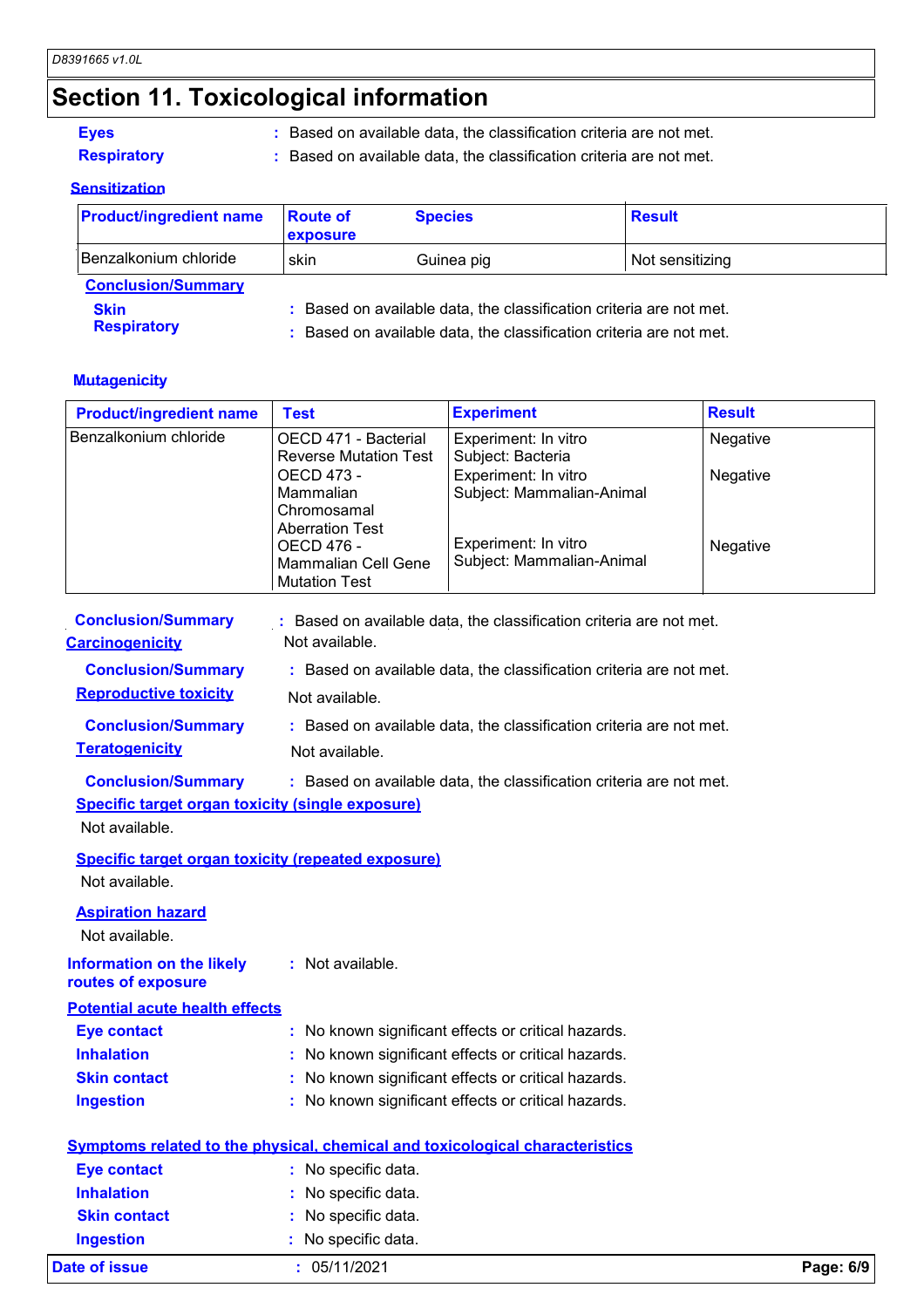### **Section 11. Toxicological information**

|                                                   | Delayed and immediate effects and also chronic effects from short and long term exposure |
|---------------------------------------------------|------------------------------------------------------------------------------------------|
| <b>Short term exposure</b>                        |                                                                                          |
| <b>Potential immediate</b><br>effects             | : Not available.                                                                         |
| <b>Potential delayed effects : Not available.</b> |                                                                                          |
| <b>Long term exposure</b>                         |                                                                                          |
| <b>Potential immediate</b><br>effects             | : Not available.                                                                         |
| <b>Potential delayed effects : Not available.</b> |                                                                                          |
| <b>Potential chronic health effects</b>           |                                                                                          |
| Not available.                                    |                                                                                          |
| <b>Conclusion/Summary</b>                         | : Based on available data, the classification criteria are not met.                      |
| <b>General</b>                                    | : No known significant effects or critical hazards.                                      |
| <b>Carcinogenicity</b>                            | : No known significant effects or critical hazards.                                      |
| <b>Mutagenicity</b>                               | : No known significant effects or critical hazards.                                      |
| <b>Teratogenicity</b>                             | : No known significant effects or critical hazards.                                      |
| <b>Developmental effects</b>                      | : No known significant effects or critical hazards.                                      |
| <b>Fertility effects</b>                          | : No known significant effects or critical hazards.                                      |
| <b>Numerical measures of toxicity</b>             |                                                                                          |
| <b>Acute toxicity estimates</b>                   |                                                                                          |

Not available.

### **Section 12. Ecological information**

### **Toxicity**

| <b>Product/ingredient name</b>       | <b>Result</b>                                                       | <b>Species</b>                      | <b>Exposure</b>         |
|--------------------------------------|---------------------------------------------------------------------|-------------------------------------|-------------------------|
| Benzalkonium chloride                | Acute EC50 0.016 mg/l                                               | Daphnia                             | 48 hours                |
|                                      | Acute LC50 64 ppb Fresh water<br>Chronic EC10 0.009 mg/l            | Fish - Oncorhynchus mykiss<br>Algae | 96 hours<br>72 hours    |
| <b>Conclusion/Summary</b>            | : Based on available data, the classification criteria are not met. |                                     |                         |
| <b>Persistence and degradability</b> |                                                                     |                                     |                         |
| <b>Conclusion/Summary</b>            | : Based on available data, the classification criteria are not met. |                                     |                         |
| Droduct/ingradiant nama              | Aguatic half-life                                                   | <b>Dhotolycic</b>                   | <b>Riodogradability</b> |

### **Persistence and degradability**

| <b>Conclusion/Summary</b>            | : Based on available data, the classification criteria are not met. |                   |                         |
|--------------------------------------|---------------------------------------------------------------------|-------------------|-------------------------|
| <b>Persistence and degradability</b> |                                                                     |                   |                         |
| <b>Conclusion/Summary</b>            | : Based on available data, the classification criteria are not met. |                   |                         |
| <b>Product/ingredient name</b>       | <b>Aquatic half-life</b>                                            | <b>Photolysis</b> | <b>Biodegradability</b> |
| Benzalkonium chloride                |                                                                     |                   | Readily                 |

| <b>Bioaccumulative potential</b><br><b>Mobility in soil</b> | Not available.                                      |
|-------------------------------------------------------------|-----------------------------------------------------|
| <b>Soil/water partition</b><br><b>coefficient (Koc)</b>     | : Not available.                                    |
| <b>Other adverse effects</b>                                | : No known significant effects or critical hazards. |

### **Section 13. Disposal considerations**

| <b>Disposal methods</b> | : The generation of waste should be avoided or minimized wherever possible.<br>Disposal of this product, solutions and any by-products should at all times comply<br>with the requirements of environmental protection and waste disposal legislation<br>and any regional local authority requirements. Dispose of surplus and non-<br>recyclable products via a licensed waste disposal contractor. Waste should not be<br>disposed of untreated to the sewer unless fully compliant with the requirements of<br>all authorities with jurisdiction. Waste packaging should be recycled. Incineration or<br>landfill should only be considered when recycling is not feasible. This material and<br>its container must be disposed of in a safe way. Empty containers or liners may<br>retain some product residues. Avoid dispersal of spilled material and runoff and |
|-------------------------|-------------------------------------------------------------------------------------------------------------------------------------------------------------------------------------------------------------------------------------------------------------------------------------------------------------------------------------------------------------------------------------------------------------------------------------------------------------------------------------------------------------------------------------------------------------------------------------------------------------------------------------------------------------------------------------------------------------------------------------------------------------------------------------------------------------------------------------------------------------------------|
|-------------------------|-------------------------------------------------------------------------------------------------------------------------------------------------------------------------------------------------------------------------------------------------------------------------------------------------------------------------------------------------------------------------------------------------------------------------------------------------------------------------------------------------------------------------------------------------------------------------------------------------------------------------------------------------------------------------------------------------------------------------------------------------------------------------------------------------------------------------------------------------------------------------|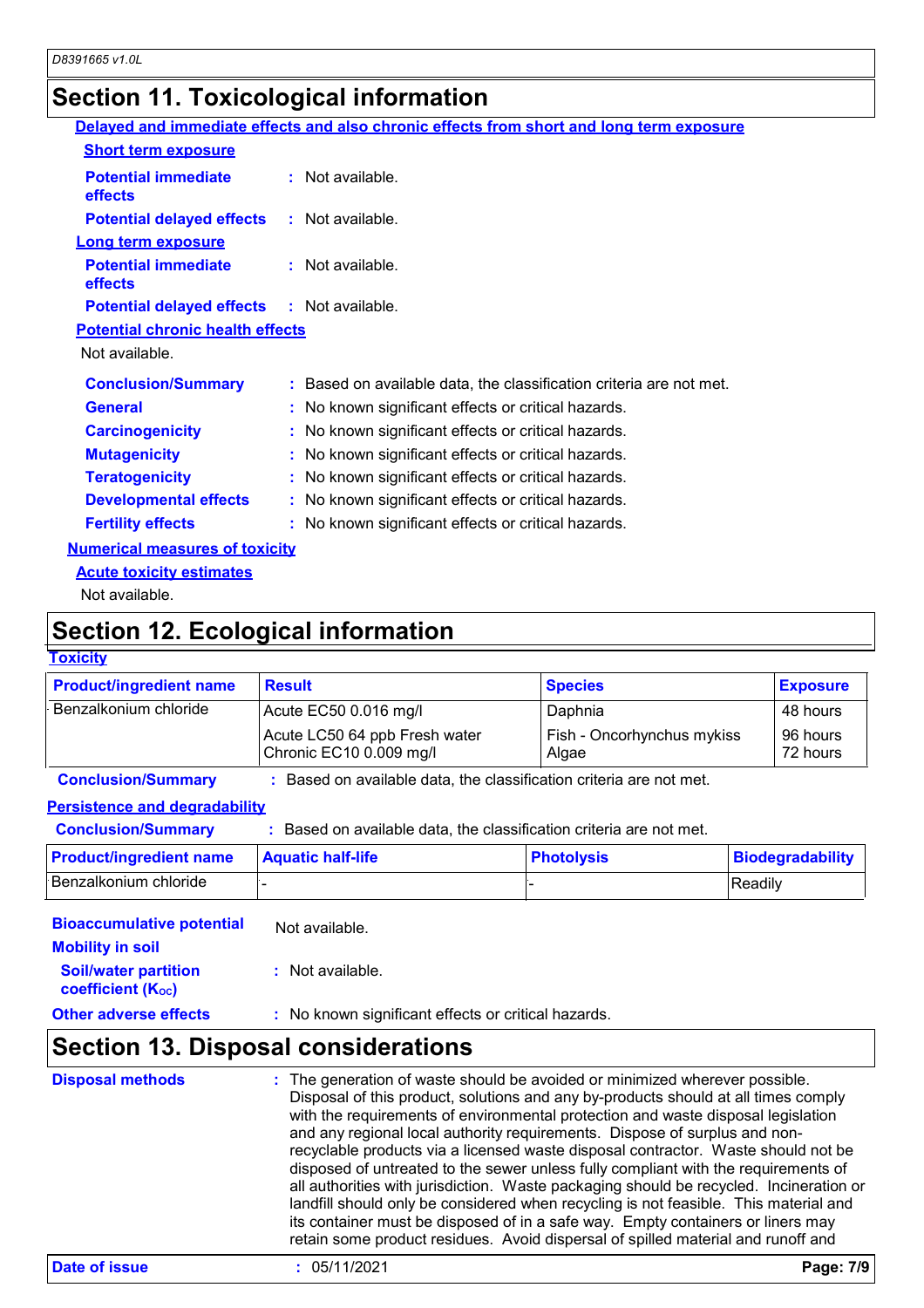### **Section 13. Disposal considerations**

contact with soil, waterways, drains and sewers.

### **Section 14. Transport information**

|                                      | <b>ADG</b>               | <b>ADR/RID</b> | <b>IMDG</b>    | <b>IATA</b>    |  |
|--------------------------------------|--------------------------|----------------|----------------|----------------|--|
| <b>UN number</b>                     | Not regulated.           | Not regulated. | Not regulated. | Not regulated. |  |
| <b>UN proper</b><br>shipping name    |                          |                |                |                |  |
| <b>Transport hazard</b><br>class(es) | $\overline{a}$           |                |                |                |  |
| <b>Packing group</b>                 | $\overline{\phantom{0}}$ |                |                |                |  |
| <b>Environmental</b><br>hazards      | No.                      | No.            | No.            | No.            |  |

**Special precautions for user Transport within user's premises:** always transport in closed containers that are **:** upright and secure. Ensure that persons transporting the product know what to do in the event of an accident or spillage.

#### **Transport in bulk according :** Not available. **to IMO instruments**

### **Section 15. Regulatory information**

| <b>Standard for the Uniform Scheduling of Medicines and Poisons</b>    |                                          |  |  |  |  |  |
|------------------------------------------------------------------------|------------------------------------------|--|--|--|--|--|
| Not scheduled                                                          |                                          |  |  |  |  |  |
| <b>Model Work Health and Safety Requiations - Scheduled Substances</b> |                                          |  |  |  |  |  |
| No listed substance                                                    |                                          |  |  |  |  |  |
| <b>Australia inventory (AICS)</b>                                      | All components are listed or exempted.   |  |  |  |  |  |
| <b>New Zealand Inventory of</b><br><b>Chemicals (NZIoC)</b>            | : All components are listed or exempted. |  |  |  |  |  |
| <b>HSNO Group Standard</b>                                             | : Not Applicable                         |  |  |  |  |  |
| <b>HSNO Approval Number</b>                                            | : Not Applicable                         |  |  |  |  |  |
| <b>Approved Handler</b><br><b>Requirement</b>                          | : No.                                    |  |  |  |  |  |
| <b>Tracking Requirement</b>                                            | - No.                                    |  |  |  |  |  |

### **Section 16. Any other relevant information**

| <b>Key to abbreviations</b> | $\therefore$ ADG = Australian Dangerous Goods<br>ATE = Acute Toxicity Estimate<br><b>BCF</b> = Bioconcentration Factor<br>GHS = Globally Harmonized System of Classification and Labelling of Chemicals<br>IATA = International Air Transport Association<br>IBC = Intermediate Bulk Container<br><b>IMDG = International Maritime Dangerous Goods</b><br>LogPow = logarithm of the octanol/water partition coefficient<br>MARPOL = International Convention for the Prevention of Pollution From Ships,<br>1973 as modified by the Protocol of 1978. ("Marpol" = marine pollution)<br>NOHSC = National Occupational Health and Safety Commission<br>SUSMP = Standard Uniform Schedule of Medicine and Poisons<br>UN = United Nations |
|-----------------------------|---------------------------------------------------------------------------------------------------------------------------------------------------------------------------------------------------------------------------------------------------------------------------------------------------------------------------------------------------------------------------------------------------------------------------------------------------------------------------------------------------------------------------------------------------------------------------------------------------------------------------------------------------------------------------------------------------------------------------------------|
|-----------------------------|---------------------------------------------------------------------------------------------------------------------------------------------------------------------------------------------------------------------------------------------------------------------------------------------------------------------------------------------------------------------------------------------------------------------------------------------------------------------------------------------------------------------------------------------------------------------------------------------------------------------------------------------------------------------------------------------------------------------------------------|